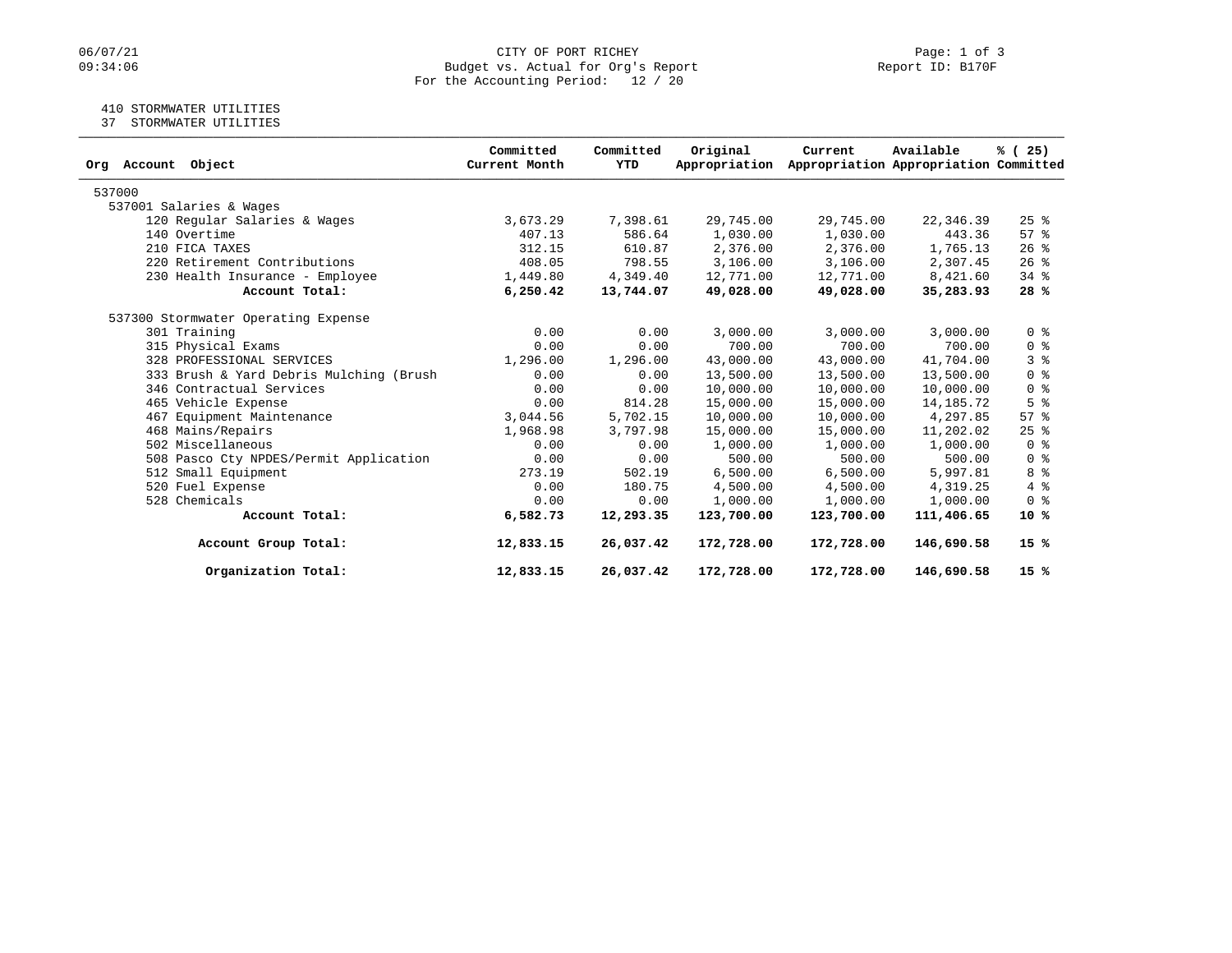### 410 STORMWATER UTILITIES

41 PUBLIC WORKS DEPARTMENT

| Account Object<br>Ora           | Committed<br>Current Month | Committed<br>YTD | Original<br>Appropriation | Current    | Available<br>Appropriation Appropriation Committed | % (25) |
|---------------------------------|----------------------------|------------------|---------------------------|------------|----------------------------------------------------|--------|
| 541000 ROAD & STREET FACILITIES |                            |                  |                           |            |                                                    |        |
| 541001 Salaries & Wages         |                            |                  |                           |            |                                                    |        |
| 120 Regular Salaries & Wages    | 9,353.91                   | 19,198.57        | 100,054.00                | 100,054.00 | 80,855.43                                          | $19*$  |
| 140 Overtime                    | 364.32                     | 771.45           | 5,835.00                  | 5,835.00   | 5,063.55                                           | $13*$  |
| 210 FICA TAXES                  | 741.18                     | 1,523.03         | 7,181.00                  | 7,181.00   | 5,657.97                                           | $21*$  |
| 220 Retirement Contributions    | 971.85                     | 1,997.04         | 9,387.00                  | 9,387.00   | 7,389.96                                           | $21*$  |
| 230 Health Insurance - Employee | 2,384.34                   | 7,153.02         | 35,527.00                 | 35,527.00  | 28, 373, 98                                        | $20*$  |
| Account Total:                  | 13,815.60                  | 30,643.11        | 157,984.00                | 157,984.00 | 127,340.89                                         | 19%    |
| Account Group Total:            | 13,815.60                  | 30,643.11        | 157,984.00                | 157,984.00 | 127,340.89                                         | 19 %   |
| Organization Total:             | 13,815.60                  | 30,643.11        | 157,984.00                | 157,984.00 | 127,340.89                                         | 19 %   |